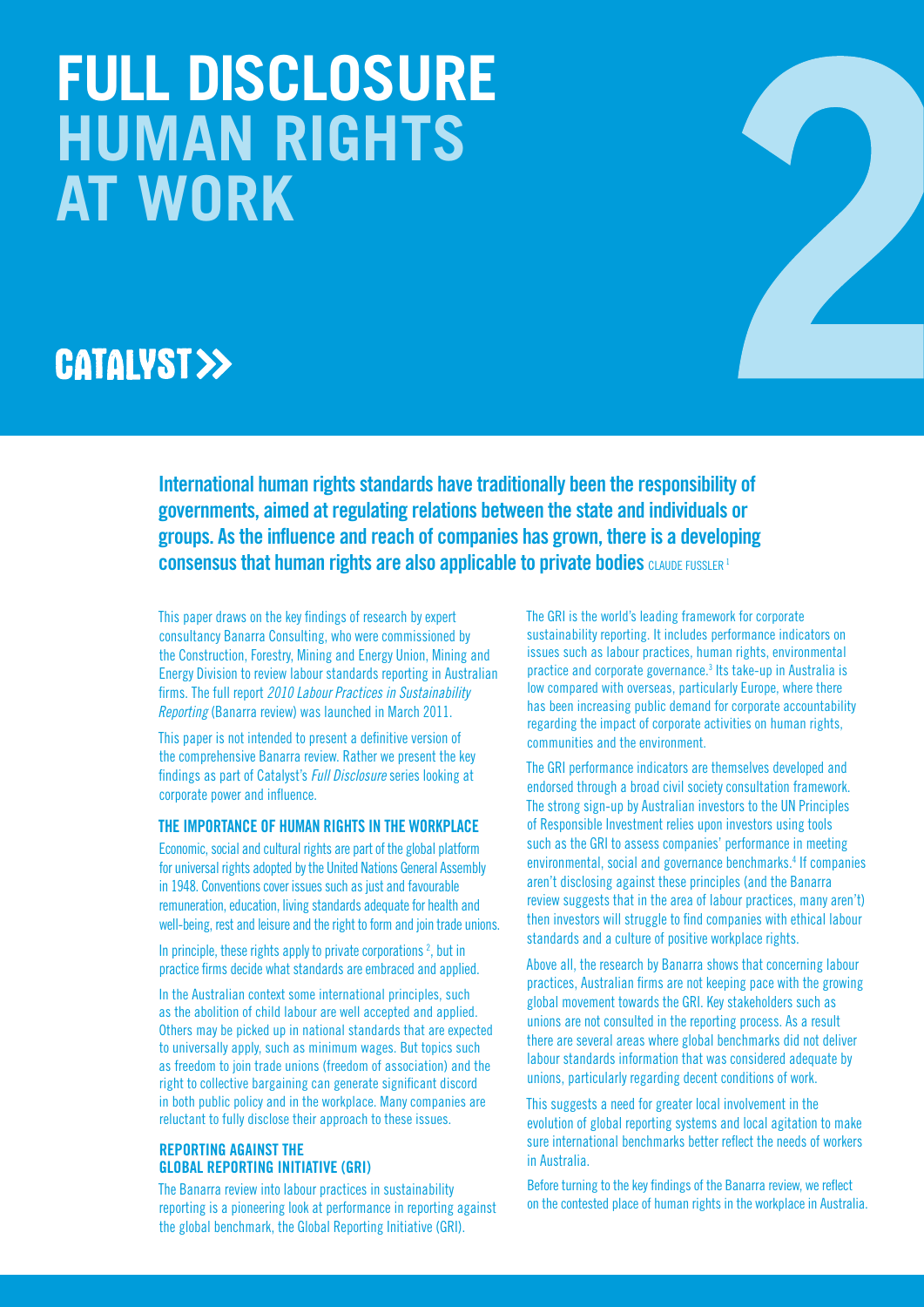#### **Contested workplaces**

Few arenas of public policy are as contested as those of labour standards and workplace rights.

These issues played out spectacularly during the 2007 federal election campaign in the political contest over the WorkChoices industrial legislation—a contest that boiled down to how much power corporations should have over workers in the workplace. The community's rejection of Work Choices, and the change of government that ensued appear to have settled the issue in favour of protecting workers' rights. However, public discomfort about the impact of corporate power continues, even though—for the time being at least—this issue seems to be no longer in political contention.5

Plummeting public trust in corporations—which has been outlined in the opening paper of this series, *Full Disclosure: How Corporations Tell their Story*—has paralleled lavish spending by corporations on reputation management. Public attitudes have held firm since 2007 concerning the need for workers to have protection against bosses who do the wrong thing. Very few people feel that workers have too many rights: in all three quarters of people in a recent survey disagreed with this statement.6

High visibility advertising often aligns a company's image with its employees—it's usually the company worker (and rarely the CEO) whose face is used to establish confidence in the corporate brand. Less visible are decisions that impact negatively on workers and communities which can include decisions to reduce labour costs, outsource work or in extreme cases to shift operations to cheaper labour zones overseas ('offshoring').

Investors and regulators tread gingerly around what happens in the firm, preferring to leave the contested terrain of workplace relations to industrial parties or to tribunals that provide remedies or compensation for employment breaches. The focus on preventing violations can allow companies to overlook their responsibility to contribute to a positive environment for workers' rights.<sup>7</sup> And while investors and regulators are increasingly interested in scrutinising corporate practice in the areas of corporate governance and environmental compliance, their interest is yet to extend to issues like how firms treat their workers.

Trade unions, while well placed to evaluate the impact of corporate employment policies, are rarely included in the company reporting process. Few investors consult with trade unions and fewer still evaluate the full impact of decisions like off-shoring on local workers and communities. Instead such decisions have become an accepted part of the modern corporate panorama, often presented as necessary to buoy up a continual flow of profits, executive bonuses and shareholder returns.

Despite this, there is strong evidence that respect for workers' rights, supported by high rates of unionisation, is conducive to business in general and to the profits, income and productivity of individual companies in particular.<sup>8</sup>

This accentuates the importance of full disclosure about labour practices so that investors can evaluate this information when deciding where to put their funds.

#### **The Banarra Scorecard**

The Banarra review looked at how well the key guidelines under the global reporting benchmark, the GRI met the needs of key Australian stakeholders and how extensively benchmarks were applied and reported by select Australian firms.<sup>9</sup>

Ten firms were selected in this project (see Appendix 1). Companies were subsequently given an opportunity to respond to Banarra's findings.10

#### **Decent conditions of work**

Despite a surging public policy interest in lightening the burden of work and improving the work-life balance, issues around decent conditions of work remain poorly developed in the GRI guidelines and poorly reported on by all ten companies in the Banarra review.

Turning this around is vital to responding to growing dissatisfaction with the impact of work on individual and community well-being. According to the 2010 Australian Work and Life Index (AWALI) survey, a majority of working Australians say that work—for all its benefits—has negative effects on the rest of their life. The survey notes that poor work-life outcomes have a broader societal impact, and impose a high cost on individuals and the community in the form of poorer health, increased stress and use of prescription medication, and less satisfying personal relationships.

The survey highlights continued dissatisfaction about long hours, especially from managerial and professional workers, and a strong preference from workers of all generations for a 35-hour week.

## **Overall a third of workers surveyed would like to work fewer hours. The situation was especially stark for full-time working women and working mothers, seven out of ten of whom said they almost always feel rushed and pressed for time.**<sup>11</sup>

As noted above, the Banarra review revealed the need for improvement in the GRI performance indicators, and in the reporting practice of companies, noting that disclosures about decent conditions of work was *one of the least reported areas looked at in their review*.

Issues that stakeholders would like to see Australian companies address in sustainability reports include more detail on working hours, comparisons of rates of pay in relation to industry averages and minimum wages, company policy on flexible working conditions (especially paid parental leave), and greater attention to risk in performance reward systems.

Overall improved disclosure about decent conditions of work would illustrate the real impact of company policies on the work-life balance of employees. It would also stimulate 'employer of choice' programs by rewarding those companies who give more than lip service to improving the quality of working life in their firms.

#### **Bargaining rights**

Global standards for workforce representation and collective bargaining are wide-ranging and include *existing collective and industrial agreements and the mechanisms to monitor compliance and deal with breaches of agreements*. 12

Under the GRI guidelines companies report on their approach to employee rights, representation and collective bargaining. The Banarra review found:

- Only five of the ten companies reported some information about the percentage of employees covered by collective bargaining agreements;
- Five companies reported on operations at risk of violating the right to exercise freedom of association and collective bargaining, with only three of these companies fully disclosing the information required in the performance indicator.

We turn now to some significant findings of the Banarra review.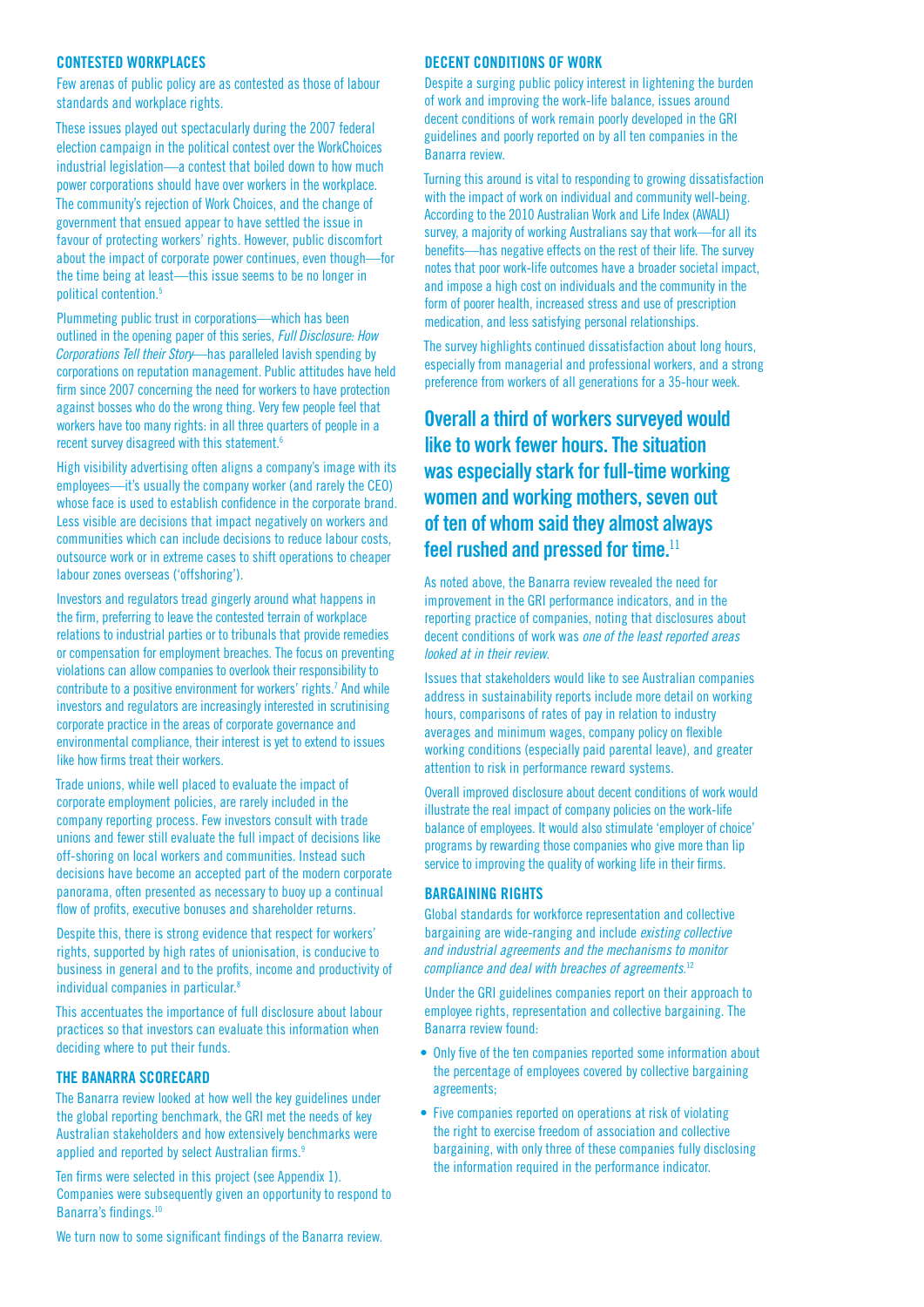#### **Secure employment**

**Unfortunately, with CEOs currently so focused on annual results, the short-term cost saving involved with casualising a workforce is often hard to pass up.**

Ged Kearney, ACTU President 2010 13

Australia has one of the highest rates of casual work in the world two million people are employed this way. The proportion of casual employees has grown slowly over the last two decades, with one in five workers now employed on a casual basis. Casual employees have consistently reported that they would prefer not to work on a casual basis even taking into account the effect this may have on their income. Most would prefer to have both paid holiday leave and sick leave, while others would prefer to have one or the other.<sup>14</sup>

While in the past, *this style of work was a steppingstone to something better, increasingly that's not the case: casual jobs are becoming permanent, without becoming permanent jobs*. 15

Secure employment is also undermined by trends in the labour market, such as a fly-in, fly-out workforce, the growing reliance on labour hire companies, and the ready tap of temporary visa workers to paper over skill gaps and occupational shortages.

In looking at the GRI guidelines on secure employment, Banarra highlighted concerns of stakeholders, in particular:

*None of the indicators directly address [issues of interest to stakeholders, such as]: changes in workforce size, working hours or nature of job functions; levels of uncertainty and fluctuation in conditions of work; the company's approach to and rationale for use of contractors and casual(s)…. [or] policies and practices for responding to contractors who would like to be permanently employed*.

For example while data is required under the performance indicator on turnover rates, stakeholders would like to see the reasons given for high rates of turnover.

Overall, Banarra found that the quality of company reporting around secure work indicators was generally inconsistent with the GRI guidelines. Information on aspects of secure employment was incomplete and the issues of interest to stakeholders highlighted above were left out.

#### **Health and safety of workers**

Four occupational health and safety performance indicators within the GRI were identified by Banarra in their review. The indicators were then assessed in terms of their adequacy, which was ranked as 'medium', with significant gaps in issues that interest stakeholders. In terms of reporting against relevant indicators by the ten companies, the Banarra review found:

- Only two of the ten companies fully reported on workforce representation on health and safety committees, and eight did not report this.
- All companies partially reported injury, illness and absentee rates.
- Seven companies partially reported programs for managing serious diseases (three did not report).
- No company reported on health and safety coverage in collective agreements.

While five of the ten companies claimed to have fully disclosed injury and absentee rates, all companies were found to have only partially disclosed information against this indicator, with *a significant proportion of the companies failing to disclose inclusions and exclusions from the data; when the lost days count began; and absentee rates*.

#### **Equal Opportunities**

The equal opportunities reporting requirements under the GRI guidelines were ranked highly, but the reporting practice of companies was low. In particular, information on the ratio of basic salary of men to women—considered as *an integral part of equal opportunity*—was incomplete.

Banarra note that some companies may disclose information to other bodies, such as the Equal Opportunity in the Workplace Agency (EOWA), but argue its inclusion in sustainability reports would make it accessible to a wider audience, including investors.

#### **International and national standards**

Banarra investigated the application of the International Labour Organisation (ILO) Fundamental Rights at Work principles, ranking both the reporting requirements and the reporting practice of the ten sample companies as moderate. The guidelines were found to overlook several core ILO conventions, whilst highlighting others, such as discrimination. So while the reporting practices of companies were consistent with the GRI guidelines, the GRI guidelines fell short of stakeholder interests, in that they were inferior to a range of ILO standards.

Stakeholders pointed out that there is no requirement on companies to disclose how they are implementing national and international commitments, including commitments in social and environmental charters. Stakeholders sought improvements in compliance and more detail of how companies are incorporating laws and regulations on labour practices into their risk management frameworks.

#### **Workers outside the firm**

**Human rights screening of contractors and supply chain companies is gaining increased global attention within the GRI body. In Australia, the St James Ethics Centre has noted that issues such as human rights in the supply chain are not yet in the forefront of the agenda of Australian companies. They found that this was one of the topics** *requiring the greatest attention of Australian organisations.*<sup>16</sup>

In their review Banarra found that only one company fully reported against the GRI indicator on supplier human rights screening. Further they ranked the GRI indicator as 'low' in terms of its capacity to address stakeholders' needs and highlighted several areas for improvement. Examples of issues raised include: how sub-contractors and business partners are defined; how companies determine the level of responsibility they take for sub-contractors and business partners; the codes of conduct and contracts that apply and details of compliance, and statistics on off-shoring and its impact on the local workforce.<sup>17</sup>